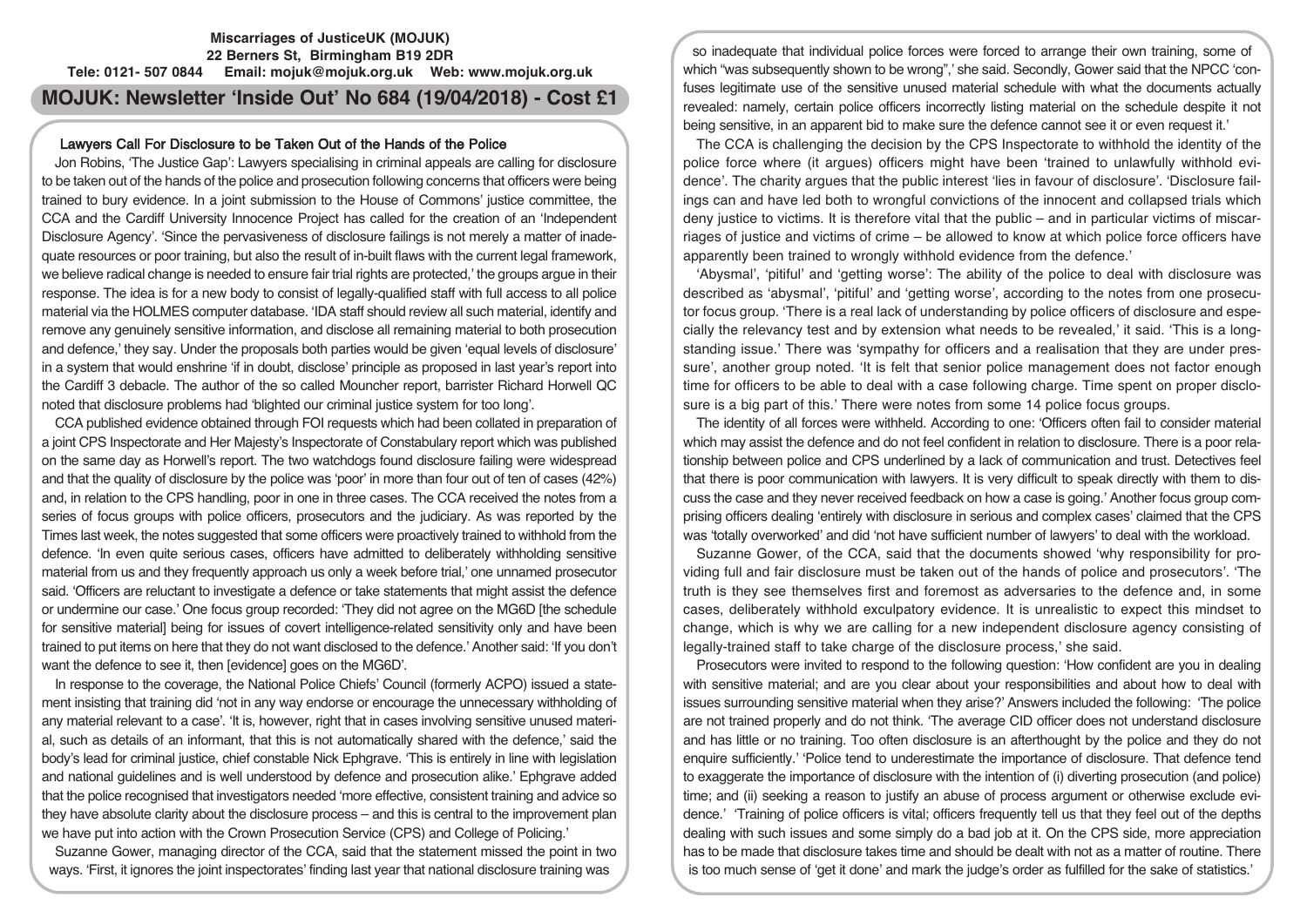#### Serdar Mohammed v Ministry of Defence

1. The claimant in this action, Mr Serdar Mohammed, was captured by British forces in Afghanistan during a military operation in April 2010. He was suspected of being a Taliban commander and was detained by British forces for 110 days before being handed over to the Afghan authorities. He was convicted of criminal offences by an Afghan court and sentenced to 16 years' imprisonment, later reduced to 10 years on appeal.

2. In this action, which was begun in August 2012, he has alleged that his detention by British forces was unlawful. On 6 March 2013 I directed that there should be a trial of preliminary issues of law raised by the claim. That trial took place in January 2014 and I handed down judgment on 2 May 2014. Both parties appealed the decision to the Court of Appeal, which gave judgment on 30 July 2015. There were further appeals on certain issues to the Supreme Court, on which judgments were handed down on 17 January 2017. There followed a dispute about the form of the order to be made on one of those appeals, which was finally resolved on 12 April 2017. The ultimate result of the Supreme Court judgments is that, although the issues have been narrowed, a trial of disputed questions of fact is necessary in order to decide the case.

3. Since the judgments of the Supreme Court were given a year ago, the claimant has not taken any step to progress the action. In March 2017 his solicitors suggested that fixing a timetable for service of amended pleadings should await the final order of the Supreme Court. After that order was made the defendant's solicitors wrote on 31 May 2017 proposing a timetable. After some chasing the claimant's solicitors responded on 11 July 2017 saying that they were currently unable to establish contact with their client. They also indicated that they intended to submit an application on behalf of the claimant to the European Court of Human Rights. They requested a six-month stay of the proceedings to give them further time to make further attempts to contact the claimant and sought an extension of time for filing amended particulars of claim until 8 February 2018.

4. The defendant did not agree to such a stay. The correspondence between the parties' solicitors was then referred to me and I directed that a case management conference should be listed in order to determine the future of this litigation. That case management conference was listed for hearing today. In a letter dated 19 October 2017, the defendant indicated that, unless confirmation was received by the end of December that the claimant's solicitors had re-established contact with Mr Mohammed, they would apply at this hearing to strike out the claim.

5. On 22 December 2017 the claimant's solicitors sent a letter stating that they had been informed that Mr Mohammed resided in a different village to that which they had previously understood to be the case. It was said that a Red Crescent worker had been engaged to travel to the village to seek to make contact with him and that an update would be provided on 3 January 2018. On 3 January 2018 the claimant's solicitors confirmed by email that this most recent attempt to make contact with Mr Mohammed had failed, and the defendant in those circumstances issued its application for an order to strike out the claim.

6. In opposing that application on behalf of Mr Mohammed, his solicitors have served evidence which explains that they were in contact with him while he was in prison in Kabul. In June 2014 they received an email from an Afghan lawyer, Mr Shajjan, who was assisting them, to say that Mr Mohammed had been released from prison and had informed Mr Shajjan that he was with his family. In October 2014 the claimant's solicitors were told by Mr Shaijan that he had received a further telephone call from Mr Mohammed who had said that he was living in Helmand province. 7. Since then, they have heard nothing from Mr Mohammed and all attempts to contact him have

failed. The only news that they have managed to obtain of his possible whereabouts is an indi-

cation that he may have moved to a different province in Afghanistan. Evidence has also been served on the claimant's behalf from Dr Giustozzi, who has expert knowledge of conditions in Afghanistan. He has explained that most of Helmand province is under the control of the Taliban, but it is possible to visit villages there if you have no connection with the Afghan government, although travelling is difficult and most of the province has no mobile phone coverage.

8. Finally, the claimant's solicitors have served evidence from an individual who has worked as a reporter in Afghanistan and has previous experience of finding missing persons there. She is willing to search for Mr Mohammed but considers that the task will take at least six months. On this basis the claimant's representatives have asked the court to stay proceedings for seven months to enable this line of inquiry to be pursued.

9. It is unusual to say the least to receive a request made by representatives of a litigant on the litigant's behalf for a stay of proceedings to give them time to try to find their client. The request also has to be considered against the background that Leigh Day have had no communication or contact with their client, direct or indirect, for over three years. It is well established by authority that it is an abuse of process to maintain proceedings without any present intention to bring them to trial: see the decision of the House of Lords in Grovit v Doctor [1997] 1 WLR 640, and the decision of the Court of Appeal in Arbuthnot Latham Bank Ltd v Trafalgar Holdings Ltd [1998] 1 WLR 1426.

10. The primary submission made on behalf of the defendant by Mr Sheldon at the hearing today is that the court can be satisfied in the light of the history that I have recounted that the claimant has no present intention to bring this case to trial. Accordingly, the claim is an abuse of process and the court should now strike it out.

11. It seems to me highly unlikely, given the facts that I have related, that Mr Mohammed does have an intention to pursue this claim to trial and that there is a realistic prospect of his doing so. A litigant who wishes to pursue a claim is expected not simply to wait to be found by his solicitors but to take some form of initiative to communicate with his representatives. The evidence filed by the claimant's solicitors does not indicate to me that it has been impossible for Mr Mohammed, for the last three years, to send a message to Mr Shajjan by some means or other to indicate his present whereabouts and desire to pursue the claim. If, on the other hand, it really has been impossible or virtually impossible to do so, then I cannot see how Mr Mohammed could realistically take this case to trial.

12. Nevertheless, perhaps out of an abundance of generosity, and because of the very unusual conditions in Afghanistan and the fact that I do not think that a further, final opportunity to contact Mr Mohammed will prejudice the defendant, I am prepared to give his representatives acting in what they perceive to be his best interests one last opportunity to try to find and make contact with Mr Mohammed using the investigator whom they have identified. I do not find myself able to be completely confident without having afforded that opportunity that Mr Mohammed has indeed decided to abandon the claim and/or that there is no realistic prospect of him, given assistance, carrying the claim forward to trial. I have to consider, amongst other factors, the background from which Mr Mohammed comes and the fact that he is an illiterate person living in a remote part of Afghanistan.

13. The order that I therefore propose to make in the circumstances is to direct that, by a date in six months' time, amended particulars of claim must be served, signed by Mr Mohammed with a statement of truth. A witness statement must also be provided explaining insofar as it can properly be done without going into privileged matters the means by which it is said that it will be possible to communicate with Mr Mohammed in a way that will enable the claim to be pursued to trial. I will direct that, unless those conditions are satisfied, the claim will on that date be automatically struck out.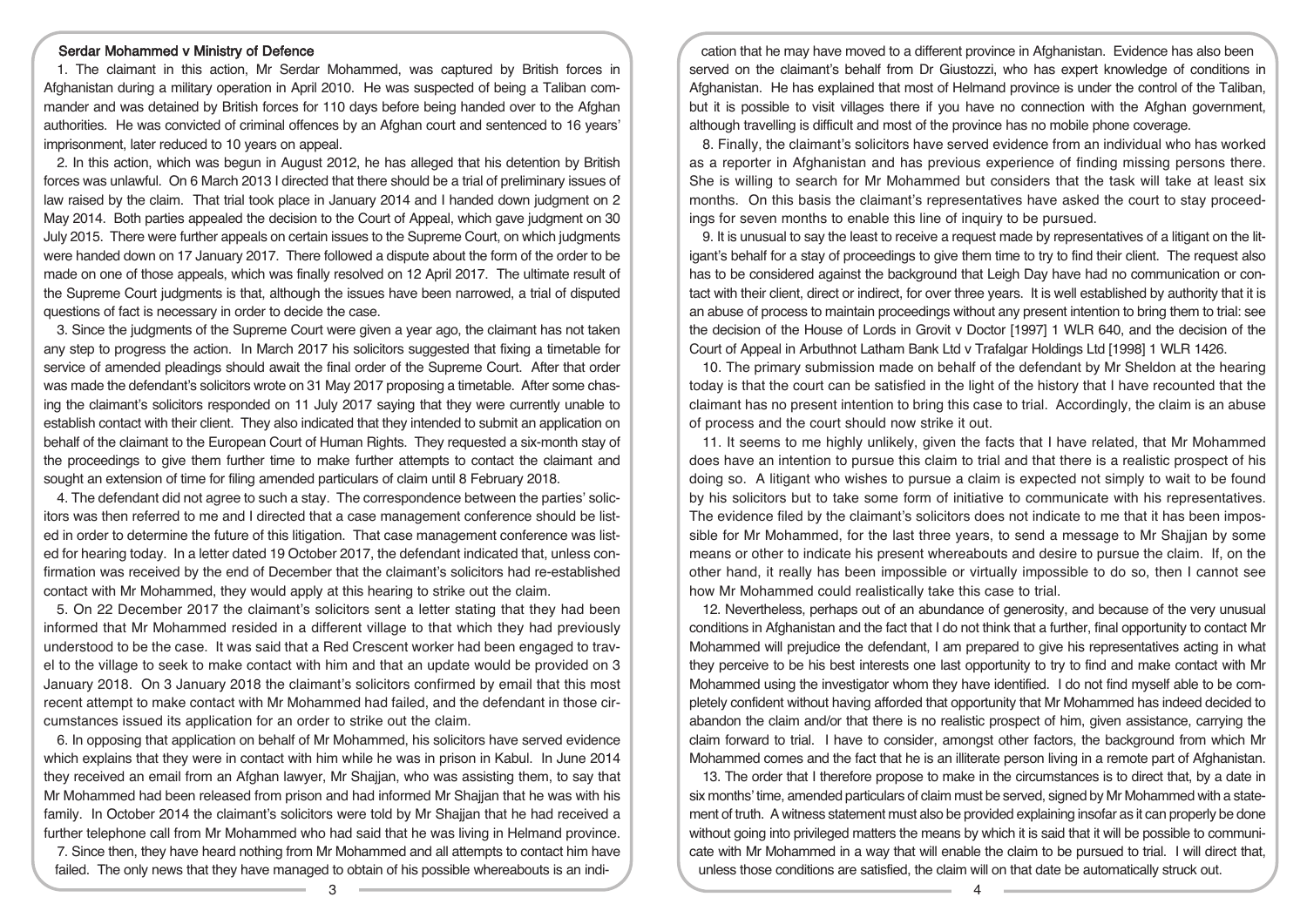## Sussex Police Officer Sacked For Selling Sex

A police officer has been sacked without notice after selling himself for sex while on sick leave. Det Con Richard Holder of Sussex Police resigned before his dismissal at a disciplinary hearing on Monday. Ch Con Giles York told the hearing at force headquarters in Lewes that Holder advertised on the AdultWork.com website. The Police Federation said Holder admitted all of the allegations and had apologised for his lack of judgement. He is the second Sussex Police officer to have been caught advertising his services as a prostitute in less than two years. In December 2016, Hastingsbased police constable Daniel Moss was dismissed after advertising himself as a male prostitute. Last year it also emerged Insp Tony Lumb of Sussex Police could face criminal charges over claims he had sex with women he met while on duty.

Ch Con York said Holder was accepting payment for sexual encounters at his home while he was off duty and on sick leave. He said his employment record showed a "pattern of disruptive behaviour that has been on the verge of criminal at times". The force's Police Federation chairman Matt Webb, representing Holder, said he had "fallen on his sword". Mr Webb added: "He fully admits all of the allegations set out against him. "He took a pragmatic approach to these proceedings and has resigned. He asked me to express his apologies for his lack of judgment."

### Two Cheers as Alison Saunders Steps Down

Simon Warr, 'The War Zone': The news that Alison Saunders is to stand down as the Director of Public Prosecutions (DPP), at the end of her five-year contract, might bring an end to the grotesque 'target driven justice', which is synonymous with her time at the top. By common consent, Ms Saunders has not exactly covered herself – or the Crown Prosecution Service (CPS) she leads – with glory. Too many things have gone disastrously wrong, too many times, and public confidence in our justice system is now at an all time low. Such is the damage, it will take much more than Ms Saunders' departure to repair what has been broken.

Although some will argue that swingeing cuts, amounting to around a quarter of its budget and a reduction in a third of its staff since 2010, have impacted on the CPS' ability to provide a high quality service, it is difficult not to conclude that the malaise goes far deeper than insufficient personnel. To my mind, the real provenance of the problem has been the blatant politicisation of the organisation, a process which started before Ms Saunders took the top job in 2013 - a job, incidentally, which pays around £205,000 per annum (plus generous benefits and a £1.8 million pension pot).

The new 'approach' to delivering so-called justice was instituted by her predecessor as DPP, Keir Starmer (now Sir Keir Starmer MP, a Labour front bencher), who was appointed in 2008. He oversaw the transformation of the CPS from a taxpayer-funded body, tasked with making decisions about prosecutions based on evidence, to an increasingly politicised machine which sought to champion trendy causes which very vocal campaigners believed should be driving our justice system. Thus began an unhealthy obsession with DPP soundbites, 'initiatives' and grandstanding for the media. Keir Starmer compromised the integrity of the CPS and Alison Saunders proceeded to exacerbate matters.

Perhaps Sir Keir's most regrettable legacy within the CPS was the importation of the ludicrous mantra, informing anyone making allegations of a sexual nature that "you will be believed", no matter how bizarre, unlikely or outlandish the claims being made. This approach came as a direct result of political pressure amidst the 'Savile effect', that collective insanity which gripped this nation after the death of the platinum haired DJ in 2011.

Once this ideological dogma had taken root within the CPS - the 2014 report by Her

Majesty's Inspector of Constabulary said: "The presumption that a victim should always be believed should be institutionalised", - traditional approaches, such as defendants being innocent until proven guilty, the police at least making an effort to pursue open minded investigations, were promptly ditched. When Ms Saunders took up her role as DPP in 2013, she was an enthusiastic adopter and advocate and a bad situation became inevitably worse.

Back in 2014, Ms Saunders, who had spent her entire professional life working at the CPS, told one interviewer that "Nobody knew who we [the CPS] were, what we did – so I think it's good that we have a profile." Unfortunately, years of back office work in the CPS bureaucracy had ill prepared her for the DPP role and many of her key interviews became highly defensive, as public criticism of controversial CPS failures mounted. Too often it seemed that specific prosecutions – whether of investigative journalists, or of those accused of female genital mutilation or of media personalities accused of historical sexual offences – were more about getting a politically-correct result, rather than achieving justice. When these high profile cases started collapsing, the consequent damage to the CPS' reputation was inevitable; Ms Saunders' standing was similarly affected.

One of the most serious areas of concern during Ms Saunders tenure has been 'target-driven' practices, where CPS staff members are under constant pressure to achieve 'results' – that is, convictions in court. Common sense dictates that any legal system which operates on the basis of hitting specific, pre-set targets for the number of convictions in court, is at risk of multiplying miscarriages of justice, as well as encouraging prosecutors to charge potential defendants in cases where there is little or no actual evidence. This seems to have become the norm in sexual allegation cases, both modern and historical. No one can regard this as a proper, fair, sensible approach to administering justice in a country which gave the world the Magna Carta.

Another key concern was the apparent collusion between some CPS staff and police investigators over the vexed issue of disclosure of evidence – again, especially in sexual offence cases – to the defence. As evidence mounted that critical material, such as text messages and social media exchanges, were not being disclosed to defendants' legal teams, trials started to collapse. It is of no surprise that judges have become much more critical of police and CPS failures and omissions.

Of course, we should not be concerned only about innocent people who have been dragged through the courts, their reputations indelibly tarnished, and about the victims of wrongful convictions, who are suffering as a result of the current chaos within the CPS; genuine victims of serious crimes are also being let down by a system which seems to be on the brink of collapse. Will jurors be prepared to convict a defendant they feel is guilty beyond reasonable doubt if confidence in British justice is continually being eroded by failed prosecutions and repeated scandals over a lack of disclosure of evidence? Jury members will inevitably worry, perhaps, that they've not heard all the evidence and acquit.

In recent months, Ms Saunders has not helped her cause by publicly declaring that she does not believe that there are any innocent people in prison as a consequence of failures to disclose relevant evidence to the defence. What a preposterous, immature, arrogant stance to take. Just last week, a devastating report by the HMCPS Inspectorate revealed that there had been a 'steady stream of miscarriages of justice' due to poor disclosure practices. Who knows how many innocent, but wrongly convicted, men and women are currently rotting in our dangerous, over crowded, dysfunctional prisons? Does the evidence point to Ms. Saunders being naive or supremely deluded?

I don't think it is an understatement to say that there is mounting concern that the CPS and our wider justice system have come under the influence of ideologically-driven, political decision making. Collapsing trials and the unedifying prospect of innocent victims of false allegations languishing for months, or even years, on police bail, their homes ransacked, their lived trashed, have all damaged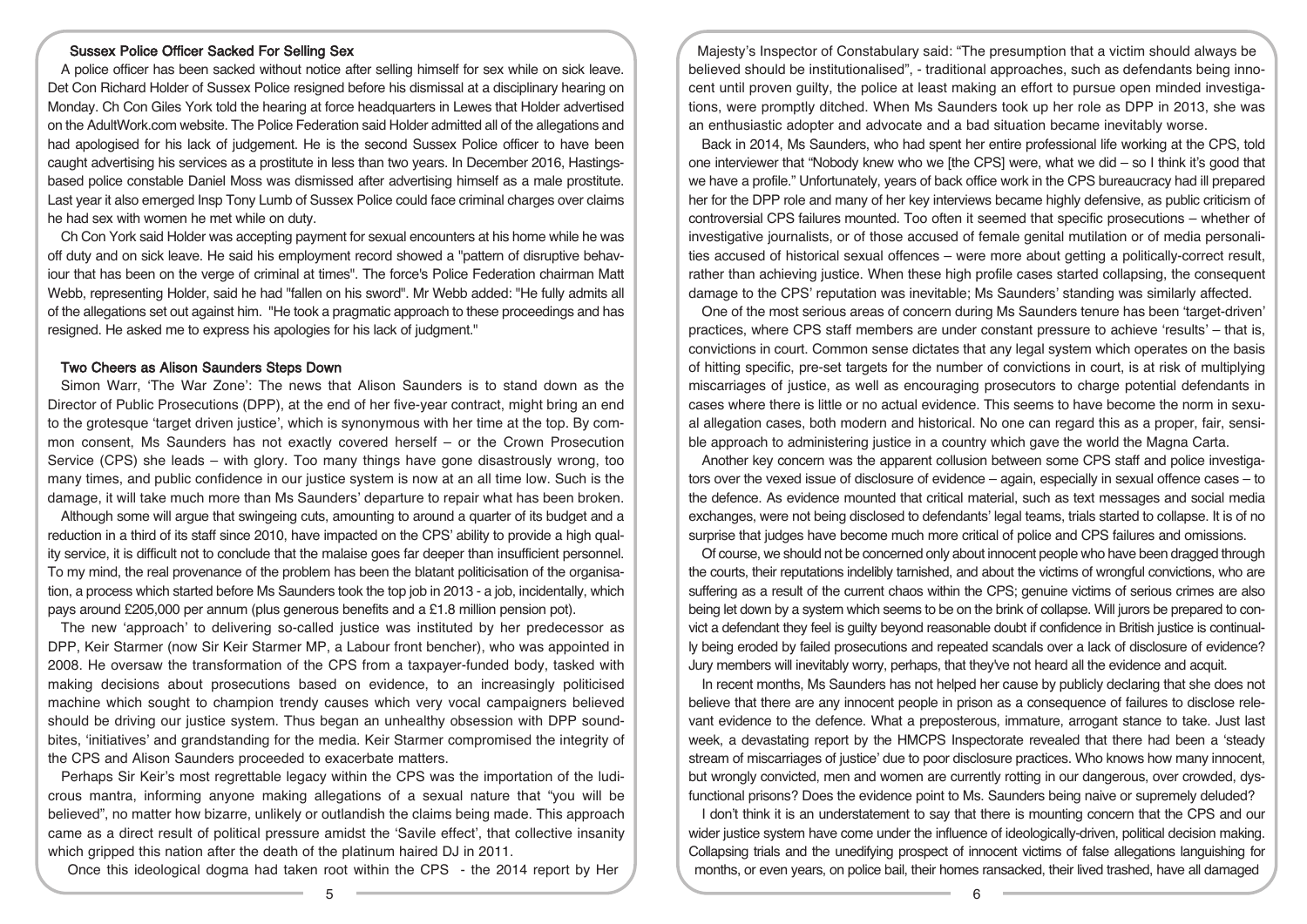public confidence in a system which is now so underfunded that day to day life in our magistrates' courts are akin to 'judicial A & E departments'; in short, the administering of justice on the cheap.

While Ms Saunders' personally very lucrative departure from her post is to be welcomed by all concerned about the route our justice m.o. has taken over the last decade, it will not be enough to restore faith in a system which was once the envy of the world. Fundamental reform will surely require the ditching by prosecutors of the current wholly inappropriate target-driven approach, as well as a move away from ideological fashions and fads, which have done so much damage. Is it too much to hope that the new DPP makes every effort to restore some faith in our justice system's ability to protect the innocent and, by searching for and uncovering the truth, safely to convict the guilty? Time will tell

#### Do Trained Lawyers Have a Human Right to Represent Themselves in Court?

ECHR held that requiring defendants to have legal representation does not violate Article 3. The vote was split by nine votes to eight. The applicant, a lawyer by training, alleged a violation of Article 3 s.3(c) of the Convention. This was on the basis of a decision by Portuguese domestic courts which (i) refused him leave to conduct his own defence in criminal proceedings against him, and (ii) required that he be represented by a lawyer. Majority view The majority view was that a member state can adopt this mandatory requirement in order to ensure a fair trial and the proper administration of justice. This was partly because an applicant's close connection to proceedings may prevent him from effectively defending himself. Such an argument was especially strong in this case, where the applicant had been suspended from the Bar. His previous conduct, namely swearing at a judge on two separate occasions and acting as defence counsel despite being suspended, formed reasonable grounds to consider he may have lacked the objectivity necessary under Portuguese law to conduct an effective defence. The Court also attached significant weight to the ability for judicial review of the measure concerned.

However, the Court noted the accused was given alternative ways of participating in proceedings. For example, he could make statements, submit observations, requests and could remain present for all parts of proceedings. He could also revoke any measure carried out on his behalf or request a change of counsel. In light of these factors, and the margin of appreciation granted to States, the Court rejected the claim.

Dissenting judgements: The dissenting judges argued that the Court's case law on Article 6 states its primary concern is to evaluate the overall fairness of criminal proceedings. It should also assess the particular circumstances of the case, using a wide range of criteria. The minority also emphasised that 31 out of the 35 Contracting Parties to the Convention have established the right to conduct one's own defence in criminal proceedings as a general rule (including the UK).

In this case, the minority view was that domestic courts exceeded their margin of appreciation in securing applicants' rights, thereby violating Article 6 ss. 1 and 3(c) of the Convention. It noted the applicant had expressly requested not to be defended by the court-appointed lawyer, that a relationship of trust between them did not exist, and that the lawyer did not endorse any of the appeals lodged by the legally trained applicant. In view of the lack of sufficient reasons provided by the State, the trial as a whole cannot be considered to have been fair.

A number of judges expressed a concern about the "paternalistic" majority view. Judge Pinto de Albuquerque was particularly spirited, describing it as: a return to the biases of the tormented black past of Europe, those biases that categorised defendants as objects in the hands of the almighty State, which could always dictate what was in their interests, even against their own will.

#### Jodie Rana Conviction Quashed - Not so Expert, Expert Evidence

1. On 4 September 2015 in the Crown Court at Shrewsbury the applicant was convicted of arson, being reckless as to whether life was endangered (count 1), and doing an act tending to pervert the course of justice (count 2). She was sentenced to six years' imprisonment on Count 1 by Mr Recorder Mills, with a concurrent sentence of four months' on Count 2. The prosecution case was that she had set fire to her home in the early hours of 25 October 2014, in which her parents were asleep, and immediately maliciously blamed her boyfriend by falsely suggesting that he had threatened to kill her and her family if she did not assist him with a motor claim. We will explain the facts in more detail, but part of the prosecution case was that she was within 20 or 25 metres of the house (inferentially in it) at the time the fire was started. That was supported by agreed expert evidence relating to her mobile telephone. The applicant said she was further away but it was suggested to her, in reliance on the expert evidence, that she was lying. The essence of the case advanced before us is that the expert evidence was wrong with the result that the convictions are unsafe.

Discussion:33. At the end of his cross-examination, Mr Hamer put squarely to the appellant that she had set fire to the house on the spur of the moment whilst drunk with the aim of getting her boyfriend out of her life. The prosecution case was built on the appellant's presence in the vicinity of the house and the fact that she had lied about various things, some of which she accepted. The appellant accepted that she had lied to the police about the relationship with her boyfriend having come to an end. She accepted in cross-examination that she had lied to him earlier that evening when she told him on the telephone that she was at home, rather than out with her friends. She explained that he disapproved of her going out with her friends. She accepted that she had made up the allegation in 2013. She maintained that her boyfriend had indeed threatened her and her family a week before the fire. She was crossexamined appropriately and hard over the issue arising from her iPhone connecting at 02.15.04 but maintained that her experience, despite the expert evidence, was that the phone connected and could be used from the corner at which she was dropped off. She gave detail of how the iPhone would connect, the signal strength and also that it did so at her grandmother's house, both at well over 25 metres. She said that these experiences were shared by her mother. That was in answer to questions which included "couldn't have been beyond 25 metres; you can't challenge that can you?" In the end, Mr Hamer said: "Well, I'm simply putting to you that according to the evidence that's just not possible." To which the appellant replied: "Yeah, I can't argue with that but I'm just saying what my opinion is."

34. Much of the appellant's evidence was confused, indeed contradictory. For example, she said in her evidence in chief that her boyfriend, who lived 10 minutes' walk away, knew that the doors were often unlocked, then agreed in cross-examination that only she knew. She was cross-examined on the detail of the statements she had made to the police, which were inconsistent on matters such as when she first became aware of the fire engines and precisely where she was at the that time. She was unclear whether the fire brigade had arrived before she called Becky at 02.21.55 (as we had seen they had not). She gave unclear evidence about where she was when she made that call and also about what she did thereafter. The appellant had agreed with Mr Hamer that she was nearer paralytic than sober and the evidence of Becky was that she was hysterical during the second phone call.

35. In his summing up, the recorder reminded the jury about the uncontroversial evidence of the appellant's parents that the family was a close, loving one with nothing to foreshad-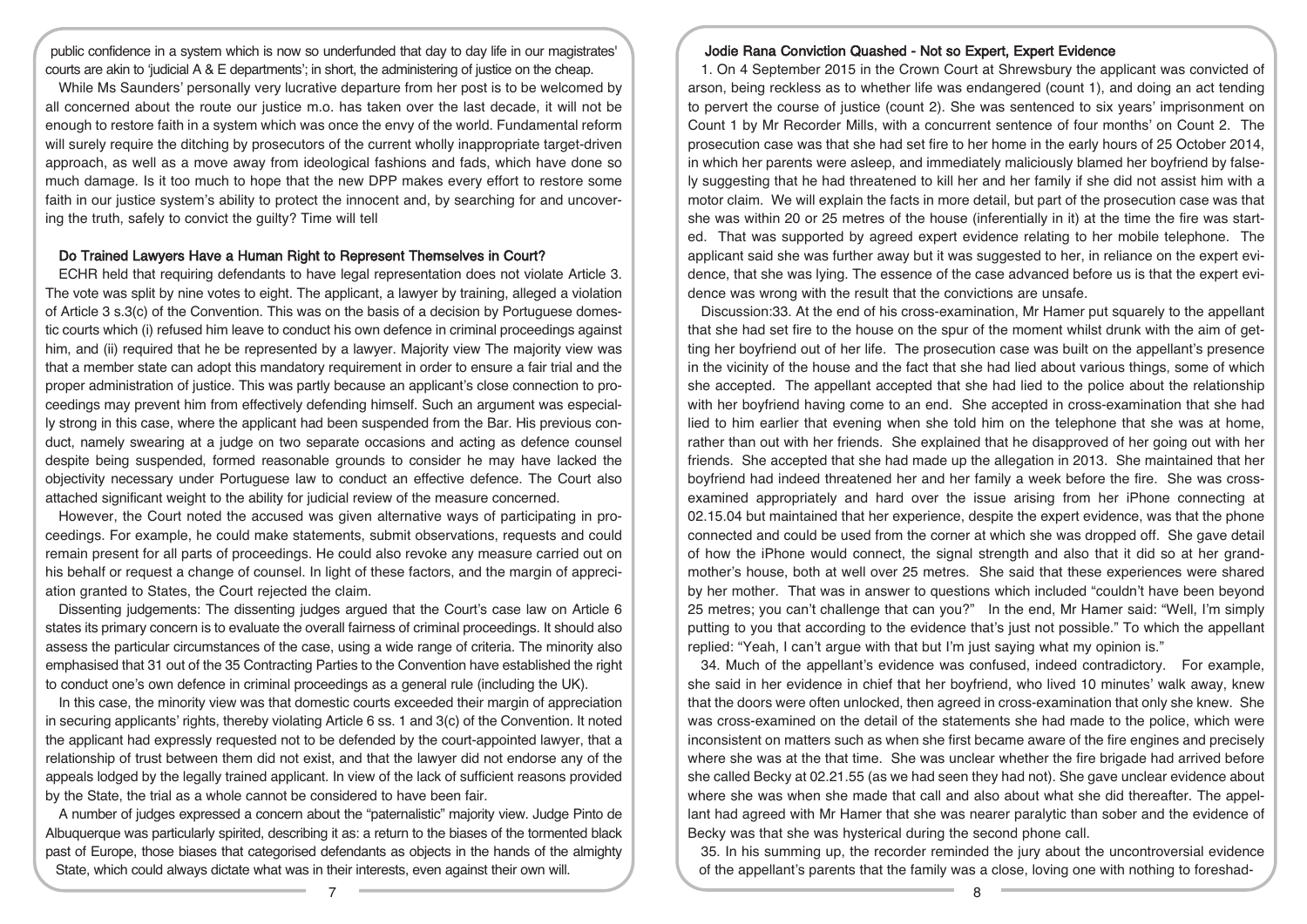ow behaviour of the sort alleged on the night in question. The appellant was also devoted to her cat, which was rescued by the fire brigade. Some of those with whom the appellant had spent the evening gave evidence of her demeanour. They explained she was quite drunk but not legless. She had been in a good mood all evening and was fine when she was dropped off at about 02.00. There was nothing in her first three-minute call to Becky at 02.03 to cause any concern. She was distraught when she made the second call at 02.21. He reminded the jury that proof of a motive is not a necessary ingredient of an offence, but also that the prosecution case, reflected in count 2, was that the motive was to get her boyfriend out of her life. The jury was reminded about the absence of forensic evidence linking the appellant to the fire.

36. The recorder had allowed the evidence of the earlier false allegation into evidence but directed the jury to be cautious about both that and the admitted lies about whether the relationship with the boyfriend was continuing. The case hinged on the chronology of events from 02.00, the appellant's inability to account for what she doing after her first call to Becky (beyond smoking a cigarette) and her belief that the fire was non-accidental.

37. In that chronology the evidence that the appellant was either in (or very close to) the house at 02.15.04 was, as Mr Hamer accepts, important. It was important because it contradicted the appellant's account that she was still at the corner at that time. It was important because it was agreed expert evidence and it was important because it suggested that the appellant was lying about something at the heart of the events of the night, rather than unrelated matters. The recorder, whilst reminding the jury that the evidence about 25 metres was agreed, also directed the jury to consider her account that the expert evidence must be wrong.

38. We now know that the expert evidence was wrong and that the appellant's account on that aspect of the case was credible. Yet in a prosecution which relied so heavily on her admitted and alleged lies, we consider that this expert evidence was a powerful and damning part of the Crown's case. We accept that, even in the absence of this evidence, there was a case to answer. Our task is not to speculate about what the jury might have done if the agreed evidence had not been before them, but rather to ask ourselves whether, in the light of the fresh evidence, the conviction remains safe, or is unsafe: Section 2 of the Criminal Appeal Act 1968.

39. We took time to consider our judgment at the conclusion of the hearing because we wished to re-read the evidence and summing up to enable that question to be answered. The prosecution case rested upon the premise that the appellant's evidence that her boyfriend had threatened violence was a pretence; there was no doubt that he could be excluded as responsible. It would be too much of a coincidence for him to have been in the vicinity unseen at the same time as the appellant was dropped off and made her way home.

40. We have noted that there was no forensic connection between the appellant and either petrol or fire, or the petrol can. The timing postulated by the prosecution required the appellant to accomplish a good deal whilst drunk in a very short time after her phone connected to the wifi. The prosecution case required her to have gone from being entirely equable, through having fixed upon the plan to set fire to her house and executed it in less than 15 minutes, whilst for much of that time she was smoking a cigarette. It also suggests that her distress in the second call to Becky may well have been contrived. We accept all that is entirely possible. Not without some hesitation, we have concluded that the fresh evidence, undermining as it does an important part of the prosecution case both on timing and also the potency of the appellant's lies, renders the conviction unsafe. In the circumstances we allow the appeal and quash the convictions.

## Police Force Hit With £130k Monetary Penalty For Losing Rape Victim Interview

The Information Commissioner's Office has imposed a £130,000 monetary penalty on Humberside Police after disks containing a video interview of an alleged rape victim went missing. The ICO said the three unencrypted disks and accompanying paperwork were left in an envelope on an officer's desk. The bundle contained the victim's name, date of birth and signature as well as details about the alleged rape itself, the victim's mental health and the suspect's name and address. The envelope was due to be posted to Cleveland Police but never arrived. It is not known whether the package was actually sent, the ICO said. An ICO investigation found: Humberside Police failed to encrypt the disks before sending (or intending to send) by unsecure mail; failed to maintain a detailed audit trail of the package; The Protecting Vulnerable People Unit within Humberside Police failed to adhere to its 'Information Security Policy' in relation to removable media.

Steve Eckersley, ICO Head of Enforcement, said: "We see far too many cases where police forces fail to look after disks containing the highly sensitive personal information contained within victim or witness interviews. "Anyone working in a police force has a duty to stop and think whenever they handle personal details – making sure they are using the most appropriate method for transferring information and considering the consequences of it being lost before going ahead. Staff training in this area is vital." He added: "Police forces deal with such sensitive information that when things go wrong, it's likely to be serious. This case shows how crucial it is to keep a clear record of what's been sent, when and who to." Humberside Police has also been asked by the ICO to sign a commitment to take steps to improve its data protection practices.

### When Police Just Can't Be Bothered

Simon Warr: While watching a programme this week called 'Unsolved', on BBC 1, about Omar Benguit, who is in prison for ostensibly a murder he didn't commit, I learned that the person who, it is claimed, framed him had accused someone else, previously, of paedophilia. In the documentary a retired murder detective, Brian Murphy, who during his career covered hundreds of investigations, made the following comment: 'A paedophilia allegation is one of the worst allegations you can make.'

Can it be explained, therefore, why the two friends, A and B, who made totally false statements to the police, and subsequently on oath in a court of law, that I had inappropriately touched them both when they were 11 years of age, have not been called to account? Why has the Suffolk police, so eager to have me prosecuted, allowed them to carry on with their lives with impunity?I repeat what the experienced, respected detective, Mr. Murphy, stated: 'A paedophilia allegation is one of the worst allegations you can make.'

But, hey, not to worry; don't anyone be put off lying through your teeth to get your greedy hands on compensation money from the taxpayer, because the police and the CPS couldn't care a fig if you do lie. It seems, if you're rumbled, you'll walk away scot-free. All to gain and nothing to lose. Telling malicious lies which could potentially wreck someone else's life isn't a crime the State recognises particularly. Perhaps because it doesn't curry much public favour.

In my case. A and B lied and lied again and anyone with an IQ above the day's temperature, who listened to the repugnant lies they spouted in court, was left in no doubt they were lying. Yet nothing has been done to punish them.

But Mr. Murphy claims those who falsely allege child abuse have committed a serious crime. Over to you, Suffolk police. I repeat: 'A and B were lying throughout'. Shouldn't they be called to account or aren't you bothered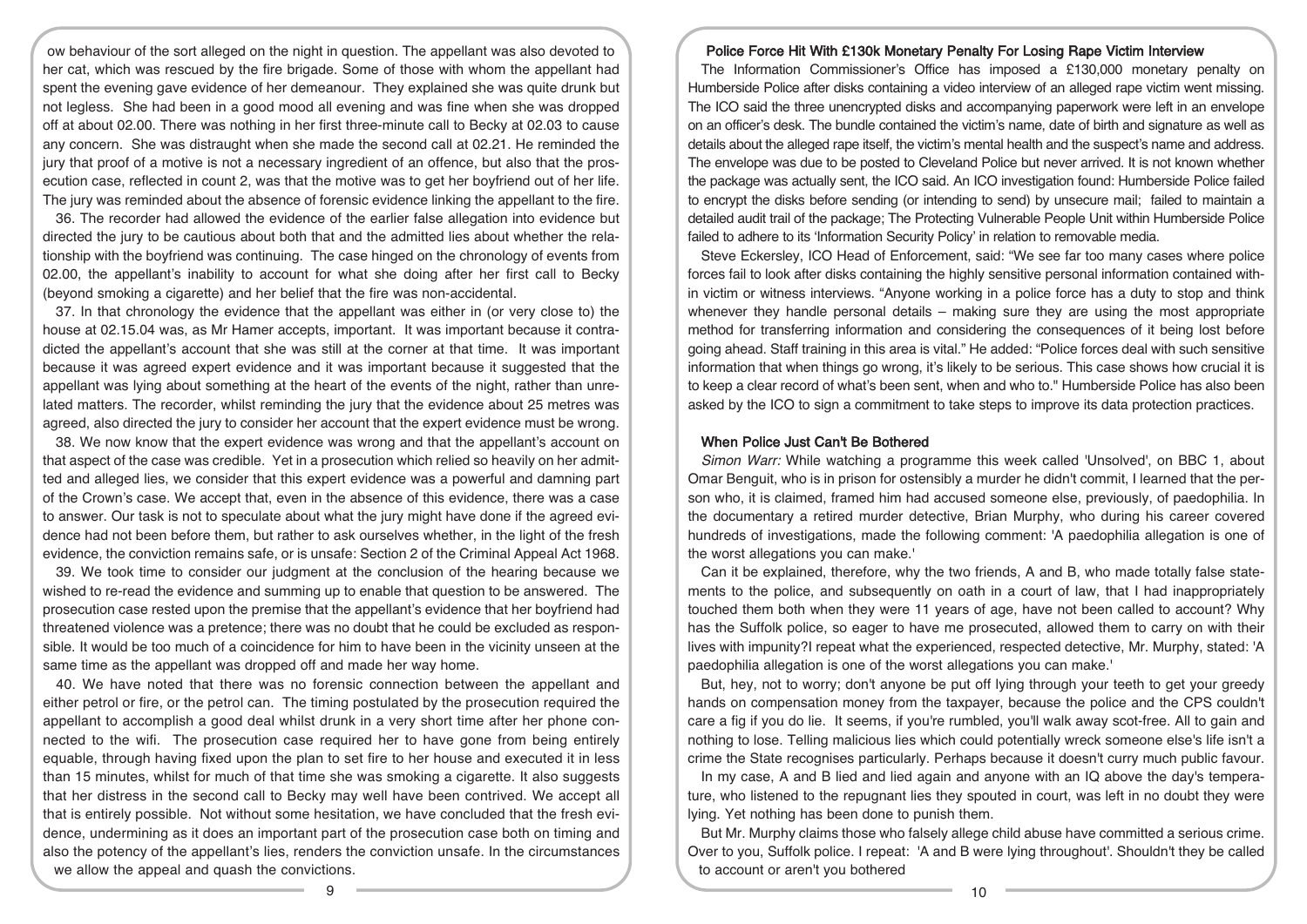IOPC Direct Gross Misconduct Charges For 5 Police Officers: Death Of Sean Rigg The Independent Office for Police Conduct (IOPC) has today announced that they have directed gross misconduct charges for five officers involved in the death of Sean Rigg. Also today, an unprecedented second attempt by PC Andrew Birks to challenge a decision to block his resignation was successful, after the High Court ordered the Met Commissioner to reconsider a decision made in July 2017 to continue Birks' suspension, pending decisions on disciplinary action.

Sean, aged 40, was suffering mental ill health at the time of his arrest and was restrained by Metropolitan Police Officers. He died at Brixton police station on 21 August 2008. The Metropolitan Police Service (MPS) had previously agreed, in November 2017, to bring some gross misconduct charges against four of the five officers involved, except PC Birks. Today's directions not only include PC Birks, but go further in terms of the charges brought.

All key officers involved in this case should have faced disciplinary proceedings well before now. Last month, the IOPC finally came to the end of the process governing disciplinary action, when it directed the Met Commissioner to bring gross misconduct charges against the five key officers, including PC Birks. Were it not for the delays in this process, which could have been completed long ago, there would never have been a need for this judicial review hearing or judgment.

PC Andrew Birks, now also a priest in the Church of England, was the senior officer involved in Sean's arrest. In May 2014, the Metropolitan Police Service (MPS) made the decision to suspend Birks and prevent him from resigning. If able to resign, he would not have faced possible gross misconduct proceedings. Birks lost a legal challenge to those decisions in September 2014. Today's ruling is the conclusion of a second judicial review, of the decisions which the MPS have maintained from May 2014 to date. The judicial review was heard at the High Court on 22-23 February 2018. More information here.

Mr Justice Garnham set out in his judgement that "the public interest in favour of maintaining the suspension is substantial", however he concluded that the Metropolitan Police should reconsider their initial decision to block PC Birks from retiring. The judge further set out in the judgment [para 28] the IOPC's view that there was: "a. Failure to identify Sean Rigg as a person with mental health problems and failure to ensure he was unharmed whilst he was under arrest; b. Failure to ensure that Sean Rigg received proper medical attention as soon as it became apparent that he was seriously ill; c. Failure to inform the custody sergeant of information in his possession which would have informed the sergeant so that he could conduct a risk assessment whilst the detainee was waiting outside in the police van."

Sean Rigg's family therefore call upon the Commissioner to act in the public interest by: immediately deciding to continue to suspend PC Birks from duty, and serving PC Birks and the four other officers with notices to finally begin disciplinary proceedings. No delay in starting any disciplinary proceedings should be allowed to happen on the back of this judgment. The family further believe that, as the body entrusted with securing public confidence in the police complaint system, it would be quite wrong for the IOPC to leave this judgment unchallenged. They call upon the IOPC to appeal this ruling, not least because of its potential wider implications concerning the rights of families bereaved by state related deaths to see alleged wrongdoing being addressed through disciplinary proceedings.

Marcia Rigg, campaigner and sister of Sean Rigg said: "My family and I welcome the IOPC's decision to direct gross misconduct charges for officers involved in Sean's death. As we approach ten years since my brother died following unnecessary and unsuitable restraint, we hope that the hearings will take place as soon as possible and provide some much-

needed accountability Ten years on and my family is still suffering delay after delay. The new decision that the Court has ordered should be made immediately. The only sensible decision in the public interest, with the gross misconduct charges having been directed by the IOPC, is for PC Birks to remain suspended, so that he can face those charges."

Deborah Coles, Executive Director of INQUEST said: "The delay and obfuscation in this case has had a punishing impact on Sean's family, who have fought tirelessly for justice for Sean, and indeed for many other families, over the last decade. The delays not only impact families, but frustrate and weaken the processes intended to bring truth, accountability, and policy change. The Metropolitan Police's commitment to accountability for a preventable restraint related death will be judged by their response to this judgment."

Daniel Machover, solicitor for the family said: "Today's judgment is worrying, as it appears to downplay the significance of disciplinary proceedings in securing accountability following deaths in custody or at the hands of state agents. The reality is that the officers involved in this case, including PC Birks, should already have faced disciplinary proceedings well before now. The failings highlighted in this judgement are very serious. For PC Birks to represent the Church of England when he has never answered to those charges of gross professional misconduct would be a travesty. Therefore, any decision regarding PC Birks needs to be made urgently and disciplinary proceedings heard this year; in the meantime the three officers who remain on restricted duties should be suspended in the public interest, given the seriousness of their alleged gross misconduct in connection with Sean Rigg's death." Source: INQUEST

#### Twenty Dead in Attempted Breakout From Brazil Prison

A number of inmates at a jail in the northern Brazilian city of Belem have died during an attempted mass breakout. They were aided by an armed group outside the jail which used explosives against one of the prison walls. One guard died, as well as 19 prisoners and those helping them from outside. The fighting at the Santa Izabel Prison Complex outside Para's state capital had been as intense as in warfare, the state security service said in a statement. Four other guards were injured, including one seriously. The security service said the prison guards took on attackers from both inside and outside the prison. The authorities are now trying to determine if any of the prisoners managed to escape. Last year 56 people were killed in an uprising in a prison in the city of Manaus in Brazil's Amazon region.

#### 'Enough is Enough': Barrister's Direct Action Grows

Jon Robins, Legal Voice: A murder case at the Old Bailey was reported to be the first hit by barristers' direct action over reforms to the advocates graduated fee scheme. Kema Salum appeared for his first hearing over the death of his wife. The mother-of-one had been repeatedly stabbed in the neck and chest at their home in Haringey. According to a Press Association report, no defence barrister was present to represent him in court. His solicitor, Seona White, of BSB Solicitors, said she had contacted more than 20 chambers but not one barrister was prepared to take on the case. 'I do not know how long the situation will last with counsel not taking on legal aided work. I hope it would be resolved quickly,' she said.

The Law Society Gazette reported that at least 50 chambers had joined the action at the end of last week including Doughty Street, Matrix and 25 Bedford Row. On Friday, 5 King's Bench Walk published a statement saying: 'Enough is enough. It is our responsibility to stand up and refuse to accept cases. We do so with a heavy heart.' 'We cannot ignore the future to come. We judge it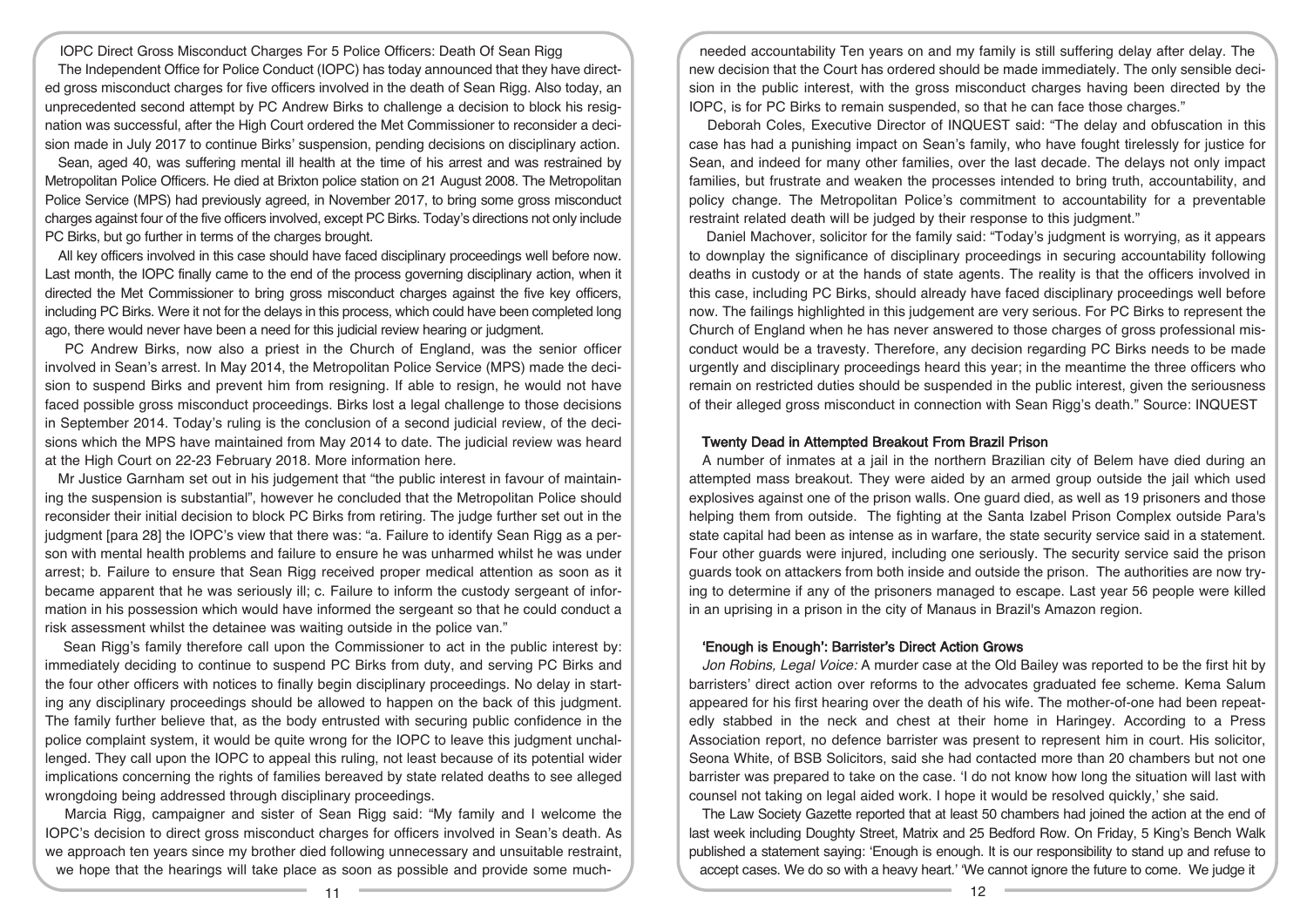more important that, if we do not take a stand now, we become complicit in permitting our justice system to collapse. We are not prepared to allow it because it is our legacy.'

In a statement by the Criminal Law Solicitors Association published on Friday 06/04/2018, the group said that it would 'liase' with the Bar and provide 'as much information as we can on any barristers who are not accepting work'. CLSA members are also higher-court advocates. 'They face the same issues as the Bar and we are aware that many are also now declining to accept publicly funded work post-April 1,' the CLSA pointed out.

The group warned members that they should 'not allow themselves to be forced into acting as an advocate in a case where by reason of skill, experience, or lack of time to prepare, they do not believe they can properly discharge their duty by acting'. 'The AGFS scheme is not remunerated under the terms of the 2017 crime contracts and firms are under no duty to provide higher court advocacy under the contract,' the CLSA said. 'Should firms choose to instruct an higher court advocate at their firm or another, they must be satisfied that the choice of counsel is appropriate and record their decision on file.'

The CLSA said that it supported the Bar in its 'fight for a properly funded justice system which the public deserve'. 'However, the AGFS issue is not the only fight,' the group said. 'There is of course the litigators' graduated fee scheme which is currently subject to judicial review. At some stage there will be a full review of the litigators' graduated fee scheme as there has been with the AGFS . There are many more areas of contention. At this time unity between the professions is essential now and in the future to ensure not only the survival of our once fair, just and much envied CJS but also the survival of the lawyers who are so important to the running of the system.'

#### Honourable Deceptions in the Choreography of the Northern Ireland Peace Process!

Paul Dixon, Open Democracy: The war in Northern Ireland claimed approximately 3,700 lives and, by some estimates, injured 40-50,000 people. The Belfast or Good Friday Agreement, 10 April 1998, is the foundation on which an uneasy peace was established. This peace was achieved using 'honourable' deceptions, both large and small. This is the 'inconvenient truth' of the peace process. Populists argue that 'a straight talking honest politics' is possible. Realists claim that deception and hypocrisy is an inevitable part of politics. What is important is to be able to judge between honourable and dishonourable deceptions. In Northern Ireland, the polarisation of the electorate between nationalists, who favoured Irish unity, and unionists who wanted to remain part of the United Kingdom, made the use of deception particularly important in achieving an accommodation. Labour's Secretary of State for Northern Ireland, Mo Mowlam, pointed out that the Good Friday Agreement was deliberately written to be 'open to multiple interpretations'. This meant that unionists could argue that it 'secured the Union' while for Gerry Adams 'it severely weakened it'.

The Belfast Agreement was designed to climax on Good Friday, 10 April 1998. The symbolism of Easter was used to win support for the deal. The final week of negotiations had been carefully choreographed to give 'wins' to all the parties supporting the deal to maximise public support. The US Senator, George Mitchell, had been given a position paper by the British and Irish governments. He was asked by the two governments to present this to the Northern Irish parties as his, rather than their, best estimate of where agreement might be achieved. Mitchell realised the paper was too pro-nationalist because of its emphasis on a strong all-Ireland dimension. 'As I read the document I knew instantly that it would not be acceptable to the unionists.' But he went ahead with the charade and presented the 'Mitchell document' as his own work.

The purpose of the paper was, most likely, to create a drama at the beginning of the final week of talks. John Taylor MP, a leading figure in the more moderate Ulster Unionist Party, declared

that he would not touch the proposals with a 'forty-foot bargepole'. Even the centrist Alliance party rejected the proposals. This 'crisis' was the cue for the Labour Prime Minister, Tony Blair, and the Irish Taoiseach, (Prime Minister) Bertie Ahern to fly in and take the stage for the final days of negotiation. Blair rejected soundbites but nonetheless 'felt the hand of history on his shoulder'.

The Hand of History and Decommissioning: The British Prime Minister's role was to 'rescue' the process and reassure unionists that the Union was safe. He rejected 'Mitchell's paper' as too pronationalist. The Ulster Unionist Party leader, David Trimble, was handed a unionist victory. Unionists claimed that Blair 'humiliated' the Irish Prime Minister. The Irish government claimed Ahern had 'reached out' to unionists. Several participants in the talks suspected choreography. Seamus Mallon, of the nationalist Social Democratic and Labour Party, was 'confident' that changes to the Mitchell document 'had been anticipated'. The republican newspaper An Phoblacht reported, 'The suspicion is that the UUP's speedy rejection was pre-planned'. The Ulster Unionist Party won their 'victory' on the all-Ireland dimension on the Tuesday of Easter week. Negotiations continued, and at 3am on Good Friday morning the nationalist SDLP then won their victory by securing a strong, power-sharing executive.

Sinn Fein, the political wing of the IRA, and loyalist paramilitaries secured a 'victory' on the release of paramilitary prisoners. Gerry Kelly, from Sinn Fein, approached the loyalists arguing that they should adopt a common front on prisoners, demanding their release within a year. Remarkably, the loyalists argued against one year and insisted on two years. They did so out of concern for the UUP because they believed that David Trimble would not be able to sell an Agreement to the unionist electorate that released all prisoners within a year.

Decommissioning had already become they key bone of contention in the peace process. Unionists argued that the IRA should at least start decommissioning to demonstrate their sincerity in entering the democratic process. It was undemocratic, they argued, for republicans to use the threat of violence to extort concessions from the other non-violent parties. The IRA claimed that decommissioning was a humiliating demand for surrender. The UUP rejected the Agreement's wording on decommissioning because it did not provide strong enough assurances. At the last moment Tony Blair provided a 'side letter' to the UUP on decommissioning. John Taylor MP, the Unionist deputy leader, was seen as a unionist hardliner. When he declared that he was now satisfied on decommissioning, this was thought to have reassured some wavering UUP sceptics. Close observers of the peace process have suggested that Taylor played the role of a 'shill' or plant. Taylor plays the role of a sceptic who, after the side-letter, 'buys into' the deal and this encourages others to overcome their scepticism. This is a charade because all along Taylor was going to endorse the deal because he was allied to David Trimble, the UUP leader.

Theatrical Skills: Not all in the UUP were sold on the Agreement. Jeffrey Donaldson MP walked out of the negotiations because he did not believe that the wording on decommissioning was strong enough. He later joined the DUP, which opposed the GFA in 1998, but signed up to a similar deal at St Andrews in 2006. David Trimble later accepted that he had not got strong enough wording in the Agreement on decommissioning. But the alternative to accepting the GFA was for him to walk away from a deal that stood the best chance of bringing peace to Northern Ireland since the violence began in the late sixties. In the Referendum campaign to endorse the Agreement, when it looked like decommissioning was not required, unionist opinion shifted towards a 'No' vote. Tony Blair used 'hand written' pledges and implied that the GFA required more than decommissioning. This was an 'honourable deception'. The Prime Minister had good reason to believe that without this deceit the Referendum would fail, and this risked a return to a war.

On 22 May 1998 'Yes' won the Referendum on the Agreement. A few weeks later leg-